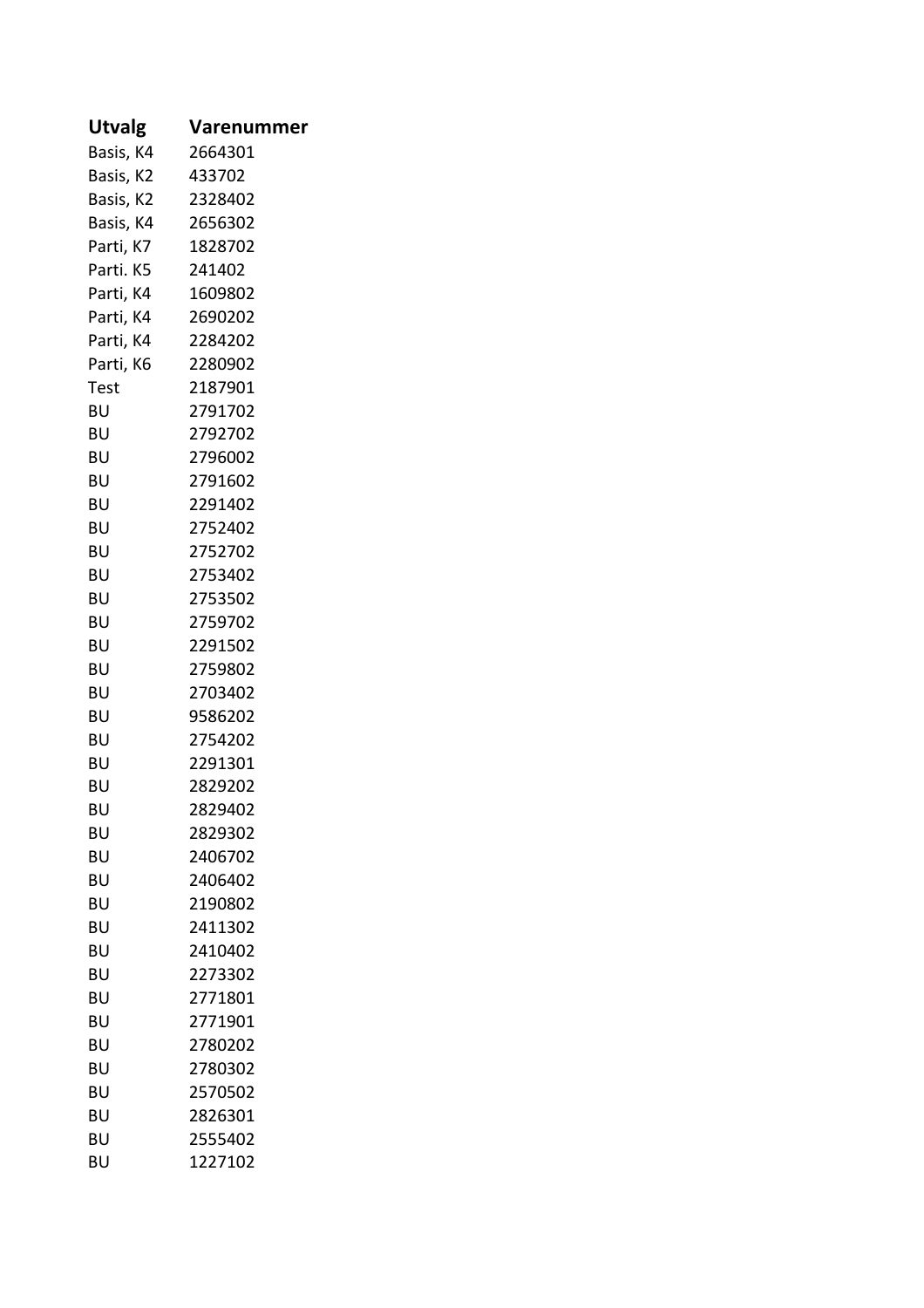| BU | 2830701 |  |
|----|---------|--|
| BU | 2570002 |  |
| BU | 2772902 |  |
| BU | 2773002 |  |
| BU | 2773102 |  |
| BU | 2773202 |  |
| BU | 2772802 |  |
| BU | 2768802 |  |
| BU | 2769002 |  |
| BU | 2216602 |  |
| BU | 2776502 |  |
| BU | 2824802 |  |
| BU | 2776602 |  |
| BU | 2270302 |  |
| BU | 2521402 |  |
| BU | 2823102 |  |
| BU | 2825202 |  |
| BU | 2270202 |  |
| BU | 2270102 |  |
| BU | 2830602 |  |
| BU | 9894402 |  |
| BU | 1816701 |  |
| BU | 2332002 |  |
| BU | 911102  |  |
| BU | 2291702 |  |
| BU | 2291602 |  |
| BU | 2291802 |  |
| BU | 2703802 |  |
| BU | 2703801 |  |
| BU | 2703501 |  |
| BU | 2776301 |  |
| BU | 2293402 |  |
| BU | 2555502 |  |
| BU | 2555902 |  |
| BU | 2825102 |  |
| BU | 2776402 |  |
| BU | 2570402 |  |
| BU | 2570302 |  |
| BU | 2570102 |  |
| BU | 2570202 |  |
|    |         |  |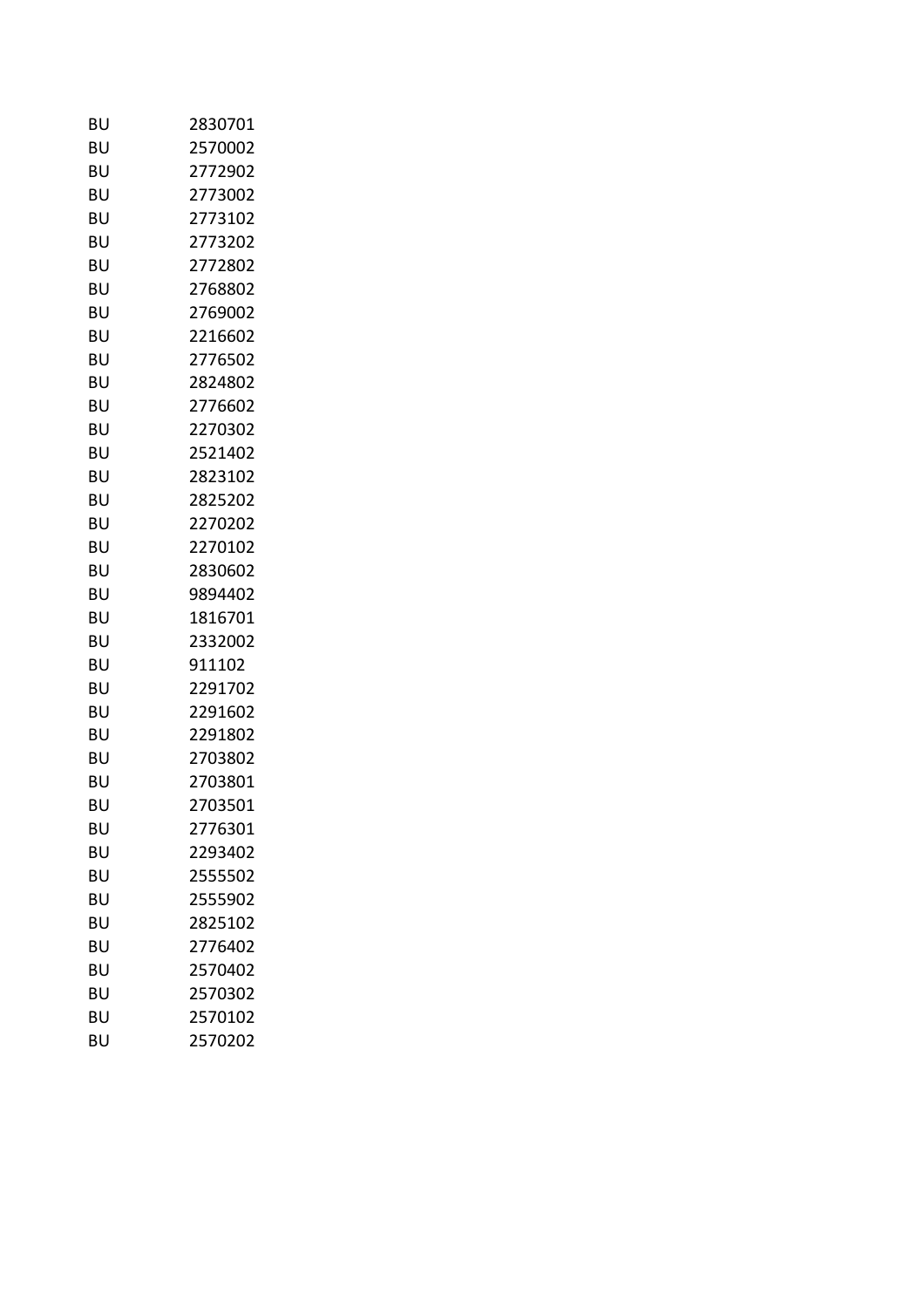| Varenavn                                      | Land           |
|-----------------------------------------------|----------------|
| Wild Beer Ninkasi Saison                      | England        |
| Tucher Bajuvator Dobbelbock                   | Tyskland       |
| Crazy Mountain Snowcat Coffee Stout           | <b>USA</b>     |
| Left Hand Milk Stout Nitro                    | <b>USA</b>     |
| <b>Buxton White Wine Saison</b>               | England        |
| Einstök Ölgerd Islandic Doppelbock            | Island         |
| Ægir Lærdøl Sour Cherry Rye                   | Norge          |
| Amundsen One In A Melon Watermelon Wheat      | Norge          |
| Nøgne Ø Naked Kiss                            | Norge          |
| Lindheim Cherry Farmhouse Saison              | Norge          |
| Kinn Bresjnev Sovjet Staut                    | Norge          |
| Anthony R. Martin Bourgogne des Flandres      | <b>Belgia</b>  |
| Liefmans Kriek Brut                           | <b>Belgia</b>  |
| Liefmans Goudenband                           | <b>Belgia</b>  |
| Oud Beersel Bersalis Tripel                   | <b>Belgia</b>  |
| White Pony Zumbi Imperial Porter Ale          | <b>Belgia</b>  |
| Brussels Beer Project Babylone                | <b>Belgia</b>  |
| Brussels Beer Project Delta                   | <b>Belgia</b>  |
| Brussels Beer Project Dark Sister             | <b>Belgia</b>  |
| Brussels Beer Project Grosse Bertha           | <b>Belgia</b>  |
| White Pony What the fuck?!                    | <b>Belgia</b>  |
| White Pony Black Sheep Imperial Stout         | <b>Belgia</b>  |
| <b>Struise Pannepeut</b>                      | <b>Belgia</b>  |
| Struise Sint Amatus 12 Vintage 2014           | <b>Belgia</b>  |
| <b>Struise Black Albert</b>                   | <b>Belgia</b>  |
| White Pony Ride This Pony                     | <b>Belgia</b>  |
| Fantome Coffee Ruby                           | <b>Belgia</b>  |
| UnderCover Brewing Brown Ale                  | Danmark        |
| <b>UnderCover Brewing Pale Ale</b>            | Danmark        |
| <b>UnderCover Brewing IPA</b>                 | Danmark        |
| To Øl Blossom                                 | <b>Danmark</b> |
| To Øl Garden of Eden                          | Danmark        |
| Fuller's Indian Pale Ale                      | England        |
| Harbour Brewing Company India Pale Ale        | England        |
| Harbour Brewing Company Pale Ale              | England        |
| <b>Brewfist Heimdall Galaxie Saison</b>       | Italia         |
| Garage Project Touch Wood                     | New Zealand    |
| Garage Project Louisiana Vodoo Queen          | New Zealand    |
| <b>Eiker Saison</b>                           | Norge          |
| <b>Eiker Melkestout</b>                       | Norge          |
| Amundsen Bryggeri Biggie Smalls Session IPA   | Norge          |
| Little Brother Marius Norwegian Farmhouse Ale | Norge          |
| Lervig Saison                                 | Norge          |
| Lervig/Magic Rock Farmhouse IPA               | Norge          |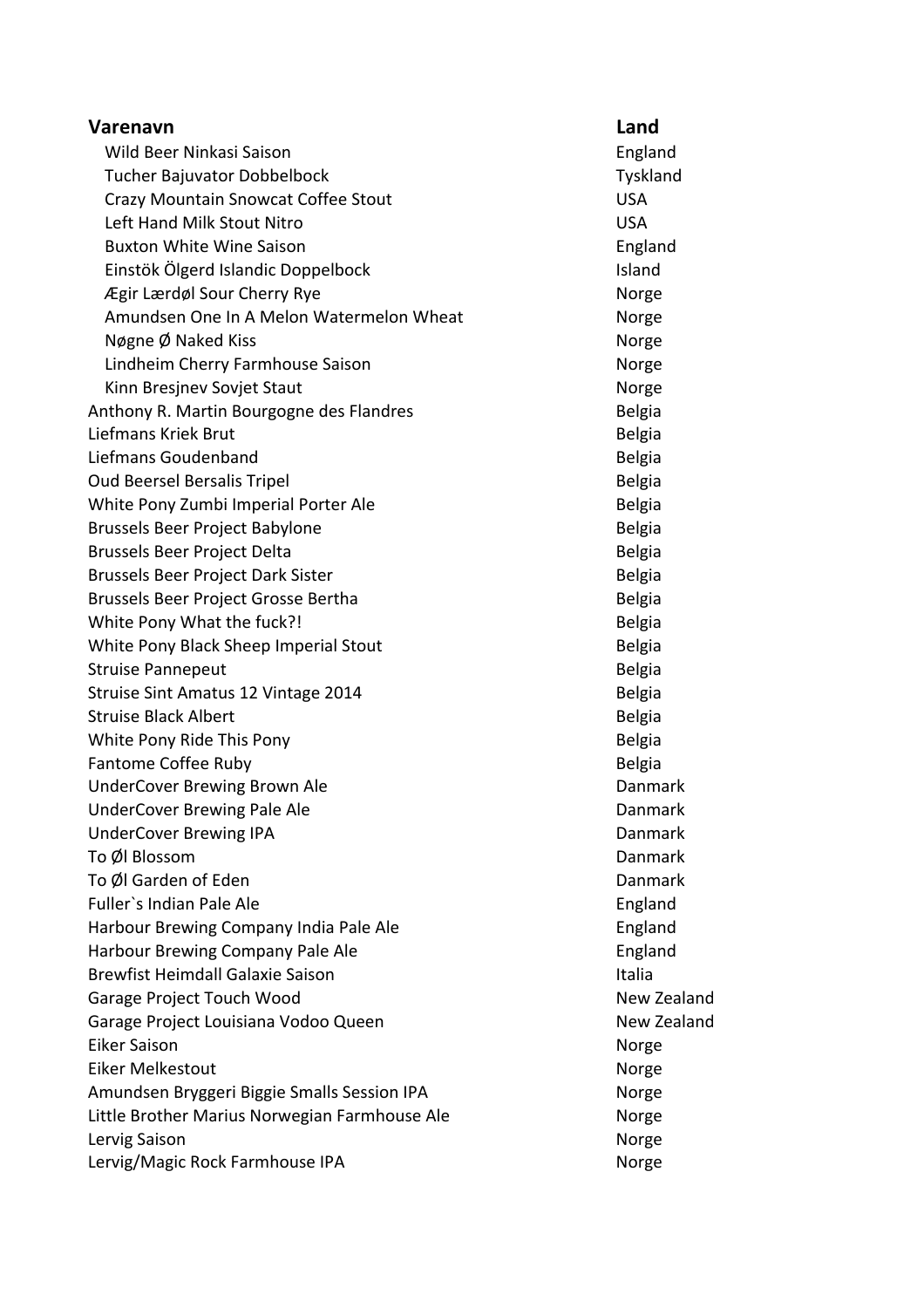| Holtens Hveteflørt                                     | Norge         |
|--------------------------------------------------------|---------------|
| Nøisom Slim Simcoe IPA                                 | Norge         |
| Nøisom Black IPA                                       | Norge         |
| Nøisom Somnus Brown Ale                                | Norge         |
| Nøisom Messy Rye Rug IPA                               | Norge         |
| Nøisom Redneck Amber IPA                               | Norge         |
| Nøisom Corvus Saison Imperial Stout                    | Norge         |
| Brewdog Bourbon Baby                                   | Skottland     |
| <b>Brewdog Stereowolf Stout</b>                        | Skottland     |
| Gotlands Sleepy Bulldog Summer Pale Ale                | Sverige       |
| Beer Studio Long Play                                  | Sverige       |
| Rådanäs Lager                                          | Sverige       |
| Beer Studio Spin Back IPA                              | Sverige       |
| Beerbliotek Bobek Citra Pale Ale                       | Sverige       |
| Gotlands Bryggeri Great White Bulldog Wheat IPA        | Sverige       |
| Rådanäs California Common                              | Sverige       |
| Stigbergets Endless Summer Ale                         | Sverige       |
| Beerbliotek Hip Hops IPA                               | Sverige       |
| <b>Beerbliotek Black IPA</b>                           | Sverige       |
| Crazy Mountain Mountain Livin' Pale Ale                | <b>USA</b>    |
| Flying Dog Raging Bitch                                | <b>USA</b>    |
| <b>Boulevard Smokestack Series Imperial Stout</b>      | <b>USA</b>    |
| <b>Oud Beersel Framboise</b>                           | <b>Belgia</b> |
| <b>Oud Beersel Oude Kriek</b>                          | <b>Belgia</b> |
| Hanssens Oudbeitje Lambic                              | <b>Belgia</b> |
| Hanssens Experimental Cassis Lambic                    | <b>Belgia</b> |
| Hanssens Experimental Raspberry Lambic                 | <b>Belgia</b> |
| Hanssens Oude Kriek Handgeplukte Schaerbeekske Krieken | <b>Belgia</b> |
| Hanssens Oude Kriek Handgeplukte Schaerbeekske Krieken | <b>Belgia</b> |
| Horal Oude Geuze Megablend                             | Belgia        |
| Owa Yuzu Lambic                                        | <b>Belgia</b> |
| <b>Greenbrew Monsieur Rock</b>                         | <b>Belgia</b> |
| Lervig Kjellerpils                                     | Norge         |
| Södra Ekologisk Lager                                  | Sverige       |
| Stigbergets Ekologisk Pilsner                          | Sverige       |
| <b>Beer Studio Remix</b>                               | Sverige       |
| Rohozec Malina                                         | Tsjekkia      |
| Rohozec Trináctka Tmavá                                | Tsjekkia      |
| Primator Exkluziv 16%                                  | Tsjekkia      |
| Primator Double 24%                                    | Tsjekkia      |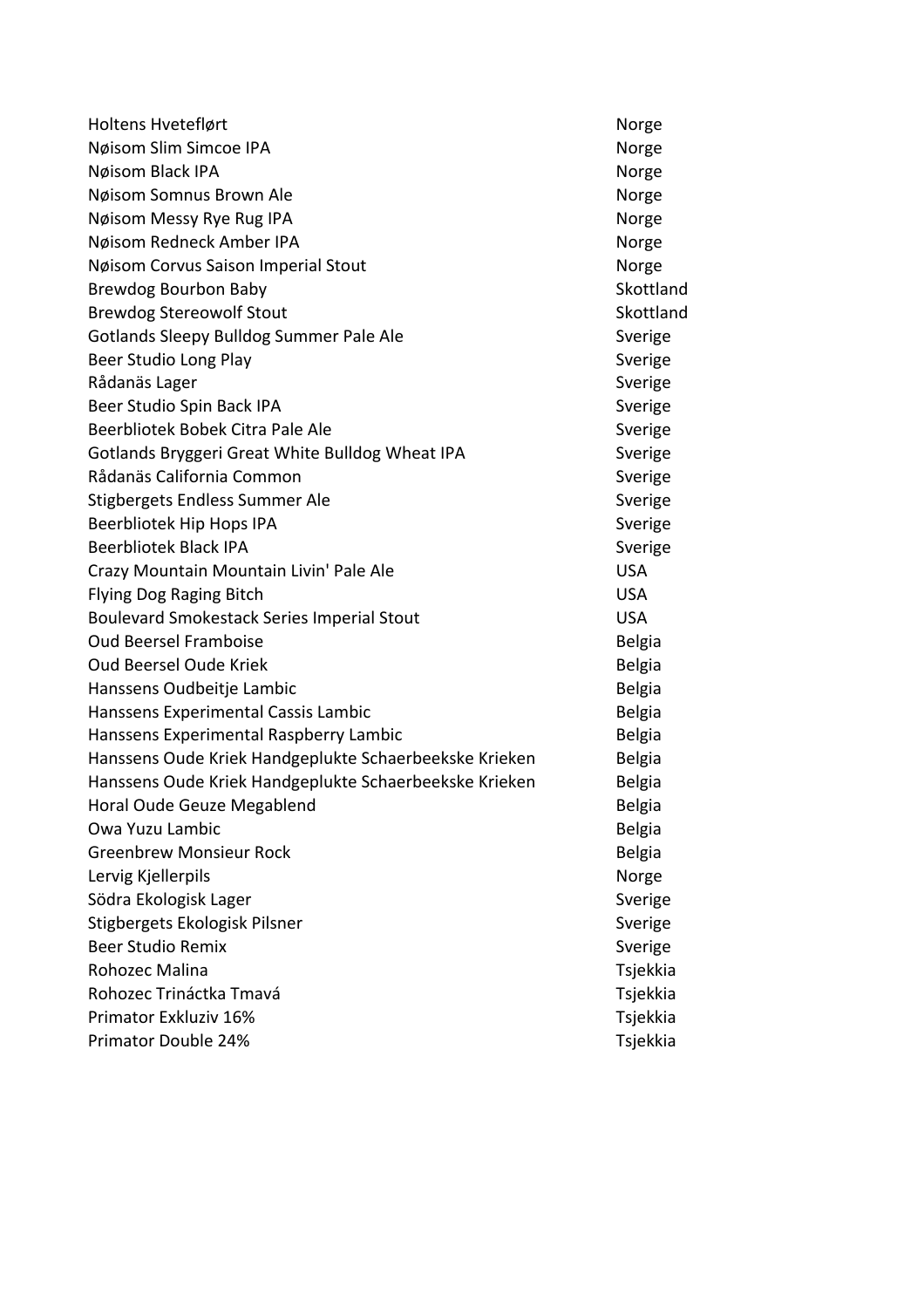| Produsent                           | Volum | <b>Pris</b> |
|-------------------------------------|-------|-------------|
| The Wild Beer Company               | 0,75  | 144,90      |
| Tucher Traditionsbrauerei           | 0,50  | 53,50       |
| Crazy Mountain Brewing Compan 0,355 |       | 36,90       |
| Left Hand Brewing Co.               | 0,355 | 53,90       |
| <b>Buxton Brewery</b>               | 0,33  | 89,90       |
| Einstöck Ölgerd                     | 0,33  | 44,00       |
| Ægir Bryggeri                       | 0,50  | 61,50       |
| Amundsen Bryggeri                   | 0,50  | 64,90       |
| Nøgne Ø                             | 0,50  | 79,70       |
| Lindheim Ølkompani                  | 0,50  | 89,90       |
| Kinn Bryggeri                       | 0,75  | 105,00      |
| <b>John Martin</b>                  | 0,33  | 48,20       |
| Huisbrouwerij Liefmans              | 0,33  | 49,40       |
| Huisbrouwerij Liefmans              | 0,33  | 53,90       |
| Oud Beersel Brouwerij               | 0,33  | 59,30       |
| White Pony Microbrewery             | 0,33  | 59,90       |
| <b>Brussels Beer Project</b>        | 0,33  | 59,90       |
| <b>Brussels Beer Project</b>        | 0,33  | 59,90       |
| <b>Brussels Beer Project</b>        | 0,33  | 59,90       |
| <b>Brussels Beer Project</b>        | 0,33  | 59,90       |
| White Pony Microbrewery             | 0,33  | 69,90       |
| White Pony Microbrewery             | 0,33  | 70,00       |
| <b>Struise Brouwers</b>             | 0,33  | 84,90       |
| <b>Struise Brouwers</b>             | 0,33  | 85,90       |
| <b>Struise Brouwers</b>             | 0,33  | 99,90       |
| White Pony Microbrewery             | 0,33  | 109,90      |
| <b>Brasserie Fantome</b>            | 0,75  | 149,90      |
| <b>Undercover Brewing</b>           | 0,33  | 44,90       |
| <b>Undercover Brewing</b>           | 0,33  | 44,90       |
| <b>Undercover Brewing</b>           | 0,33  | 45,90       |
| To Øl                               | 0,33  | 51,20       |
| To Øl                               | 0,33  | 56,80       |
| Fuller, Smith & Turner              | 0,50  | 49,10       |
| <b>Harbour Brewing Company</b>      | 0,33  | 51,90       |
| <b>Harbour Brewing Company</b>      | 0,33  | 52,90       |
| NiuBru S.R.L. - Brewfist            | 0,33  | 52,90       |
| Garage Project                      | 0,65  | 139,90      |
| Garage Project                      | 0,65  | 139,90      |
| Eiker Ølfabrikk                     | 0,33  | 69,90       |
| Eiker Ølfabrikk                     | 0,33  | 70,60       |
| Amundsen Bryggeri                   | 0,50  | 70,90       |
| Little Brother Bryggeri             | 0,75  | 189,90      |
| Lervig Aktiebrygeri                 | 0,33  | 55,10       |
| Lervig Aktiebrygeri                 | 0,33  | 55,50       |